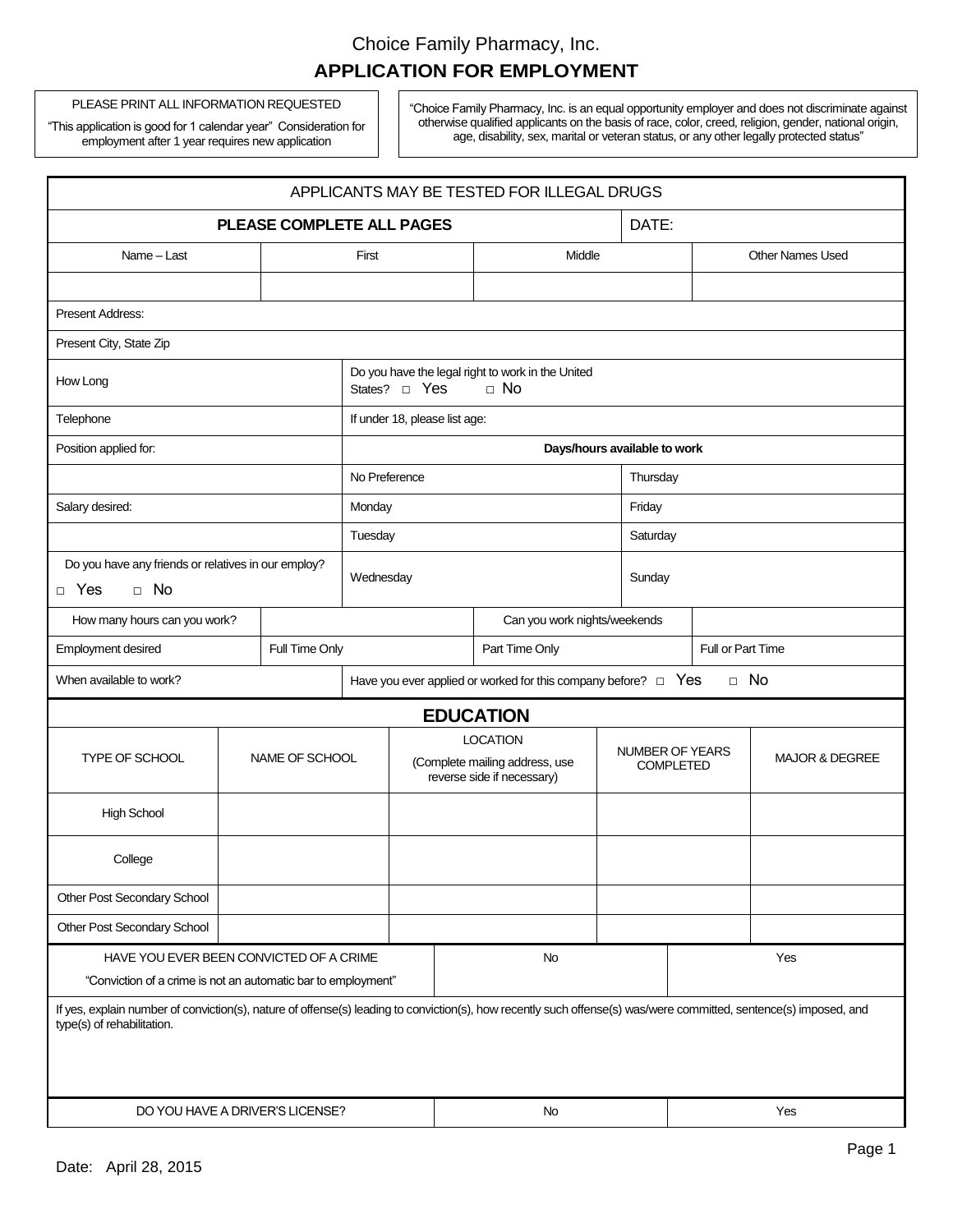| PLEASE PRINT ALL INFORMATION REQUESTED<br>"Choice Family Pharmacy, Inc. is an equal opportunity employer and does not discriminate against<br>otherwise qualified applicants on the basis of race, color, creed, religion, gender, national origin,<br>"This application is good for 1 calendar year" Consideration for<br>age, disability, sex, marital or veteran status, or any other legally protected status"<br>employment after 1 year requires new application |                                                                                            |  |                 |                  |  |  |  |  |
|------------------------------------------------------------------------------------------------------------------------------------------------------------------------------------------------------------------------------------------------------------------------------------------------------------------------------------------------------------------------------------------------------------------------------------------------------------------------|--------------------------------------------------------------------------------------------|--|-----------------|------------------|--|--|--|--|
| $\Box$ No<br>D Yes<br>Do you have current valid driver's license?                                                                                                                                                                                                                                                                                                                                                                                                      |                                                                                            |  |                 |                  |  |  |  |  |
| Driver's license number & State                                                                                                                                                                                                                                                                                                                                                                                                                                        |                                                                                            |  |                 | Expiration date: |  |  |  |  |
| Have you had any accidents during the past three years?                                                                                                                                                                                                                                                                                                                                                                                                                |                                                                                            |  | How many?       |                  |  |  |  |  |
| Have you had any moving violations during the past three years?                                                                                                                                                                                                                                                                                                                                                                                                        |                                                                                            |  |                 | How many?        |  |  |  |  |
|                                                                                                                                                                                                                                                                                                                                                                                                                                                                        | <b>REFERENCES</b><br>Please list two references other than relatives or previous employers |  |                 |                  |  |  |  |  |
| Name:                                                                                                                                                                                                                                                                                                                                                                                                                                                                  |                                                                                            |  | Name:           |                  |  |  |  |  |
| Position:                                                                                                                                                                                                                                                                                                                                                                                                                                                              |                                                                                            |  | Position:       |                  |  |  |  |  |
| Company:                                                                                                                                                                                                                                                                                                                                                                                                                                                               |                                                                                            |  | Company:        |                  |  |  |  |  |
| Address:                                                                                                                                                                                                                                                                                                                                                                                                                                                               |                                                                                            |  | Address:        |                  |  |  |  |  |
|                                                                                                                                                                                                                                                                                                                                                                                                                                                                        |                                                                                            |  |                 |                  |  |  |  |  |
| Telephone:                                                                                                                                                                                                                                                                                                                                                                                                                                                             |                                                                                            |  | Telephone:      |                  |  |  |  |  |
|                                                                                                                                                                                                                                                                                                                                                                                                                                                                        |                                                                                            |  |                 |                  |  |  |  |  |
| <b>MILITARY SERVICE</b>                                                                                                                                                                                                                                                                                                                                                                                                                                                |                                                                                            |  |                 |                  |  |  |  |  |
| HAVE YOU EVER BEEN IN THE ARMED FORCES?                                                                                                                                                                                                                                                                                                                                                                                                                                |                                                                                            |  | <b>No</b>       | Yes              |  |  |  |  |
| ARE YOU NOW A MEMBER OF THE NATIONAL GUARD OR THE<br><b>RESERVES</b>                                                                                                                                                                                                                                                                                                                                                                                                   |                                                                                            |  | <b>No</b>       | Yes              |  |  |  |  |
| SPECIALITY:                                                                                                                                                                                                                                                                                                                                                                                                                                                            | Date Entered:                                                                              |  | Discharge Date: |                  |  |  |  |  |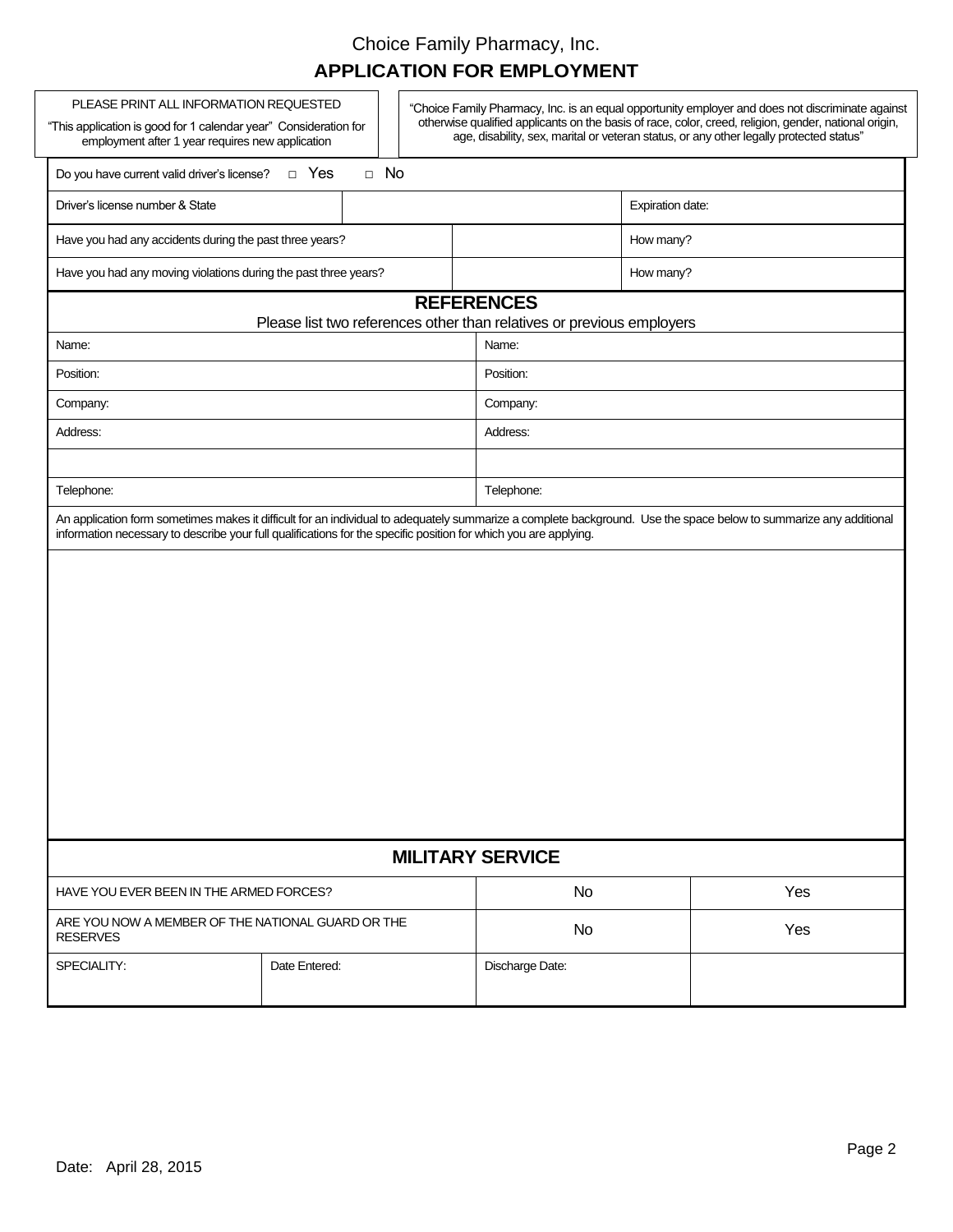#### PLEASE PRINT ALL INFORMATION REQUESTED

"This application is good for 1 calendar year" Consideration for employment after 1 year requires new application

"Choice Family Pharmacy, Inc. is an equal opportunity employer and does not discriminate against otherwise qualified applicants on the basis of race, color, creed, religion, gender, national origin, age, disability, sex, marital or veteran status, or any other legally protected status"

| <b>Work Experience</b>                                                |                 | Please list your work experience for the past five years beginning with your most recent job held. If you were self-employed,<br>give firm name. Attach additional sheets if necessary. |                  |                |  |  |  |
|-----------------------------------------------------------------------|-----------------|-----------------------------------------------------------------------------------------------------------------------------------------------------------------------------------------|------------------|----------------|--|--|--|
| Name of employer<br>Address                                           |                 | Name of last supervisor                                                                                                                                                                 | Employment dates | Pay or salary  |  |  |  |
| <b>Phone Number</b>                                                   | City, State Zip |                                                                                                                                                                                         | From             | Start          |  |  |  |
|                                                                       |                 |                                                                                                                                                                                         | To               | Final          |  |  |  |
|                                                                       |                 | Your last job title                                                                                                                                                                     |                  |                |  |  |  |
| Reason for leaving (be specific)                                      |                 |                                                                                                                                                                                         |                  |                |  |  |  |
|                                                                       |                 | List the jobs you held, duties performed, skills used or learned, advancements or promotions while you worked at this company.                                                          |                  |                |  |  |  |
| Name of employer<br>Address<br>City, State Zip<br><b>Phone Number</b> |                 | Name of last supervisor                                                                                                                                                                 | Employment dates | Pay or salary  |  |  |  |
|                                                                       |                 |                                                                                                                                                                                         | From<br>To       | Start<br>Final |  |  |  |
|                                                                       |                 | Your last job title                                                                                                                                                                     |                  |                |  |  |  |
| Reason for leaving (be specific)                                      |                 |                                                                                                                                                                                         |                  |                |  |  |  |
|                                                                       |                 | List the jobs you held, duties performed, skills used or learned, advancements or promotions while you worked at this company.                                                          |                  |                |  |  |  |
| Name of employer<br>Address<br>City, State Zip<br><b>Phone Number</b> |                 | Name of last supervisor                                                                                                                                                                 | Employment dates | Pay or salary  |  |  |  |
|                                                                       |                 |                                                                                                                                                                                         | From             |                |  |  |  |
|                                                                       |                 |                                                                                                                                                                                         | To               |                |  |  |  |